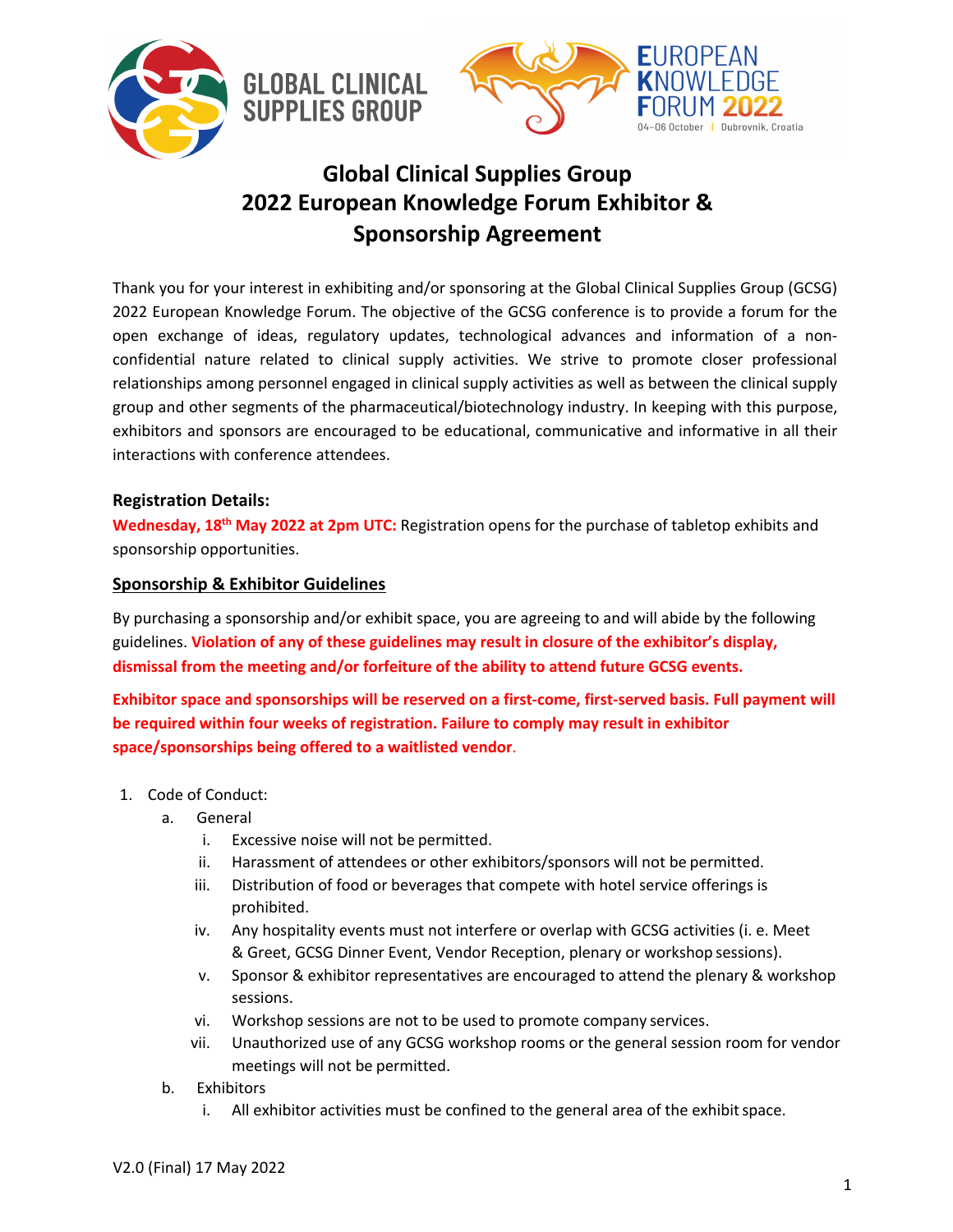



- c. Sponsors
	- i. The purchasing company (sponsor) is to provide all materials for the chosen sponsorship as outlined in the sponsorship opportunities section of thewebsite.
	- ii. The sponsor is responsible for set-up of any sponsor-provided materials (e.g. Plenary Session Handouts, Meet & Greet networking event, etc.).
- 2. Tabletop exhibit information:
	- a. New! Premium tabletop is \$6,000 and offers the following:
		- i. Premium location, outside the exhibit hall and plenary session room; visible branding and foot traffic throughout the event.
		- ii. Participation in the Vendor Reception and Vendor Prize Drawing Networking Activity.
		- iii. Recognition as a premium conference exhibitor on the GCSG website.
	- b. General tabletop is \$4,500 and offers the following:
		- i. Location in the Exhibit Hall, open during scheduled networking hours.
		- ii. Participation in the Vendor Reception and Vendor Prize Drawing Networking Activity.
		- iii. Recognition as a conference exhibitor on the GCSG website.
	- c. Both tabletop options grant the following:
		- i. Skirted table **approximately 200 cm x 80 cm, (height 76cm) in size**, with 230v electricity/2 pin socket.



- ii. **Ability to purchase** registrations for up to two (2) business development (BD)/sales representatives. These registrants will be required to pay the appropriate registration fee (member vs. non-member) based on the date of their registration (early bird vs. regular). Registration of the first registrant is guaranteed with tabletop purchase but the second spot will be on a space-available basis so you are advised to register as soon as possible after purchasing your tabletop.
- **d. All exhibit materials must fit completely on the tabletop provided, (approximately 200 cm x 80 cm). No exhibit materials are allowed on the floor in the exhibit area.**
- e. Exhibitors may only install tabletop displays with a **maximum height of 1.5 m, (approx. 5') from the topof the table**.
- f. Exhibitors erecting displays other than tabletop size (as noted above) will be asked to dismantle unauthorized displays.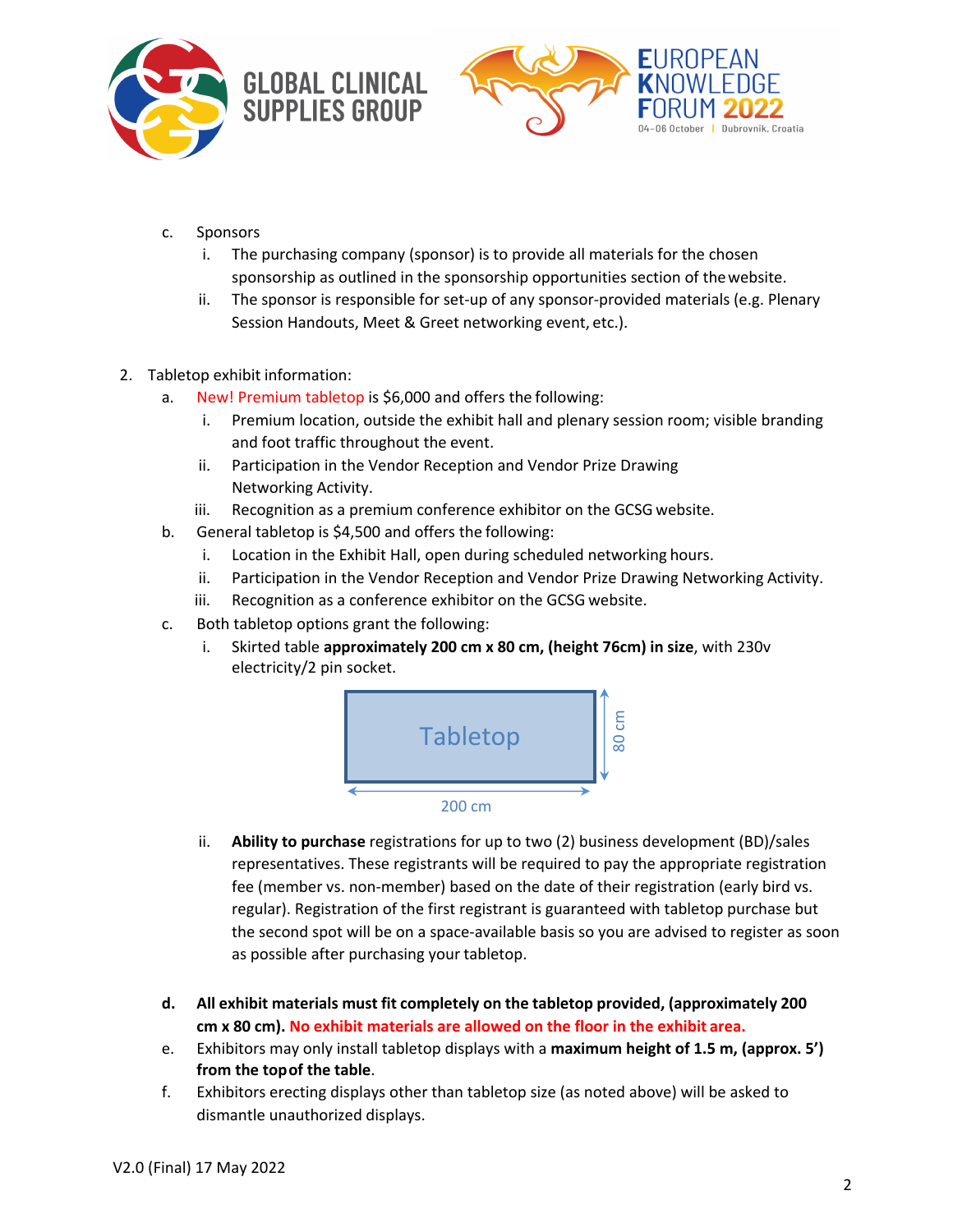



- g. **Only one tabletop per company (including subsidiaries or sister companies) is permitted. A company is defined by the highest level of the organization regardless of brand differentiation within the overall organization**.
	- i. Companies with subsidiary or sister companies may display the subsidiary/sister displays on the same table.
	- ii. Multiple companies that are not legally tied cannot be displayed on the sametable.
- 3. Sponsorships and their fees are described in detail in the Sponsorship Opportunities document posted on the GCSG website.
	- a. Diamond, Platinum, Gold and Silver level sponsorships include the ability to purchase registrations for up to two (2) BD/sales representatives. These registrants will be required to pay the appropriate registration fee (member vs. non-member) based on the date of their registration (early-bird vs. regular). Registration of the first registrant is guaranteed with sponsorship purchase at this level but the second spot will be on a space-available basis so you are advised to register as soon as possible after purchasing the sponsorship.
	- b. Bronze, Member & Contributing level sponsorships include the ability to purchase registration for a single BD/sales representative at the appropriate rate (member vs. non-member & early-bird vs. regular).
- 4. Attendance Limits
	- a. Exhibitors as well as Diamond, Platinum, Gold and Silver Sponsors are permitted to register a maximum of 2 BD/Sales/Senior Executive/Marketing attendees per company (not including those registered as Speaker/Facilitator or Committee). Purchase of additional sponsorship opportunities will not increase the maximum number of BD/Sales/Senior Executive/Marketing representatives permitted.
	- b. Companies purchasing sponsorships in the Bronze through Contributing levels are permitted to register 1 representative from BD/Sales/Senior Executive/Marketing, (not including those registered as Speaker/Facilitator or Committee). Purchase of additional sponsorship opportunities is additive up to the maximum of 2 BD/Sales/Senior Executive/Marketing representatives per company.
	- c. Companies with three or more subsidiaries or sister companies that purchase a tabletop exhibit will be eligible to purchase a 3rd BD registration. Contact the GCSG Vendor Coordinator (VendorHelp@mygcsg.com) if you are eligible and interested in purchasing a 3rd BD registration.
	- d. Companies supporting GCSG at a level totaling  $\geq$  \$10,000 (inclusive of sponsorships & tabletop exhibits) may purchase 1 additional delegate pass for a **non-sales,** VP-level (and above) executive.
- 5. Waitlist:
	- a. In the event Exhibitor spaces or sponsorships are sold out, individual waitlists will be created.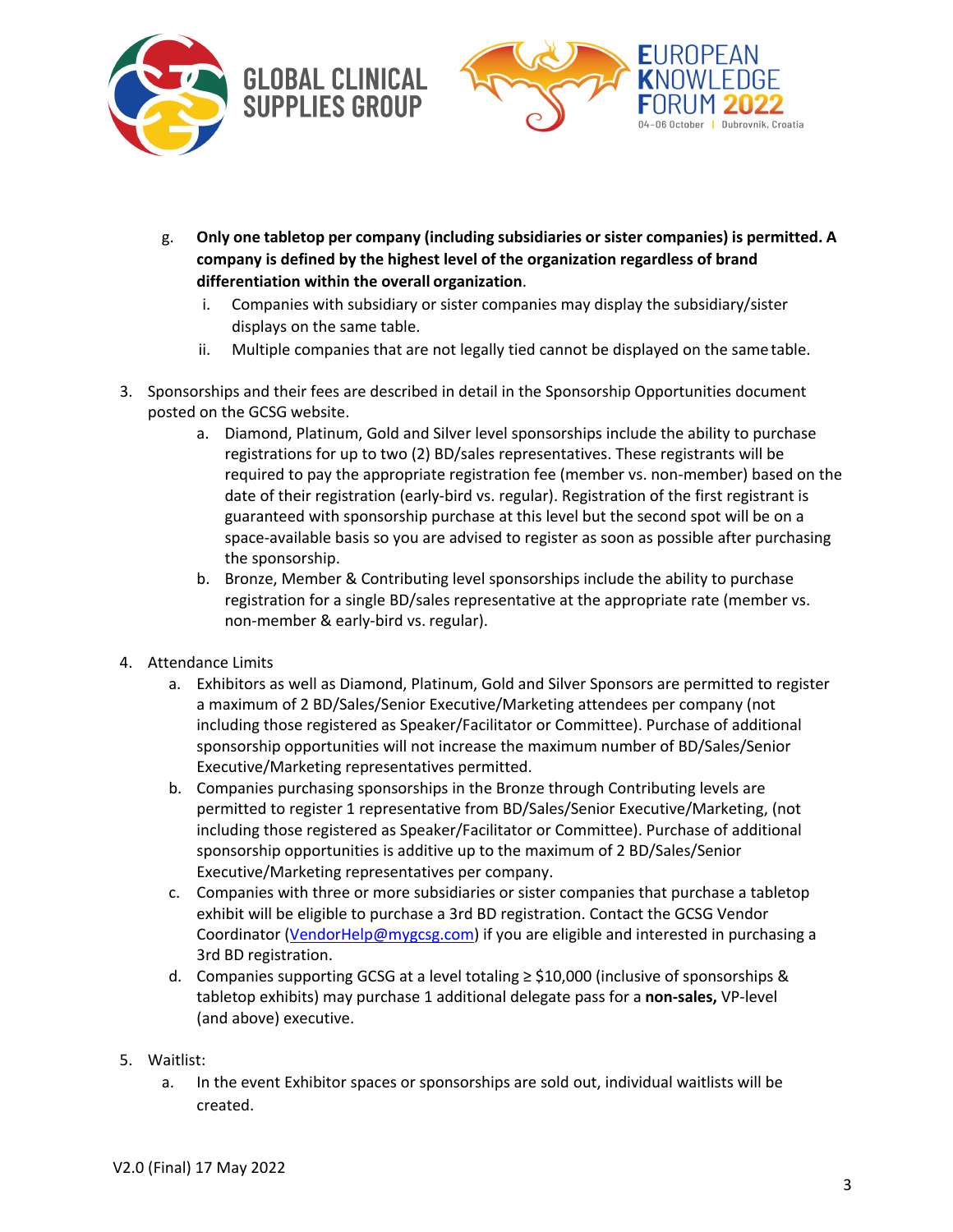



- b. Waitlisted vendors will be notified in the order that they joined the waitlist if exhibit space or the desired sponsorship becomes available.
- 6. Cancellation Policy: Cancellations must be requested via the online registration system.
	- a. Exhibitors/Sponsors cancelling at least 6 weeks prior to conference start (prior to 23 $rd$ August 2022)\* will receive a 50% refund of fees paid.
	- **b. No refund can be given for cancellations received less than 6 weeks prior to conference start\*.**

\*Conference start is defined as the first day that on-site check-in/registration is available (Tuesday, 4th October 2022).

- 7. Exhibit Installation/Dismantling:
	- a. Exhibitors are responsible for shipping (per the published shipping guidelines) and set up of their exhibit materials.
	- b. Exhibitors agree to abide by the published installation and dismantle times. Please note times below:
		- **Exhibitor Set up:** Tuesday 4th October 3-5:30pm
		- **Exhibitor Tear Down:** Thursday, 6<sup>th</sup> October from 3:30pm onwards
	- c. At the end of the conference, each exhibitor is responsible for packing up all display items and arranging return collection as per the published shipping guidelines.
- 8. Sponsor Set-up:
	- a. Sponsors are responsible for shipping all sponsor-provided materials as per thepublished shipping guidelines.
	- b. Sponsors are responsible for set-up of all sponsor-provided materials as per published sponsorship opportunities.
	- c. At the end of the conference, each sponsor is responsible for packing up all remaining display items and arranging return collection as per published shipping guidelines.
- 9. Occupancy of Space:
	- a. Space not claimed by an exhibitor/sponsor prior to the close of the published installation period will be considered forfeit.
	- b. GCSG reserves the right to reassign any tabletop space or sponsorship not claimed by the close of the published installation period.
- 10. Location/Layout: GCSG reserves the right to alter the location and/or layout of the exhibits and sponsorship areas in the best interests of the conference at any time.